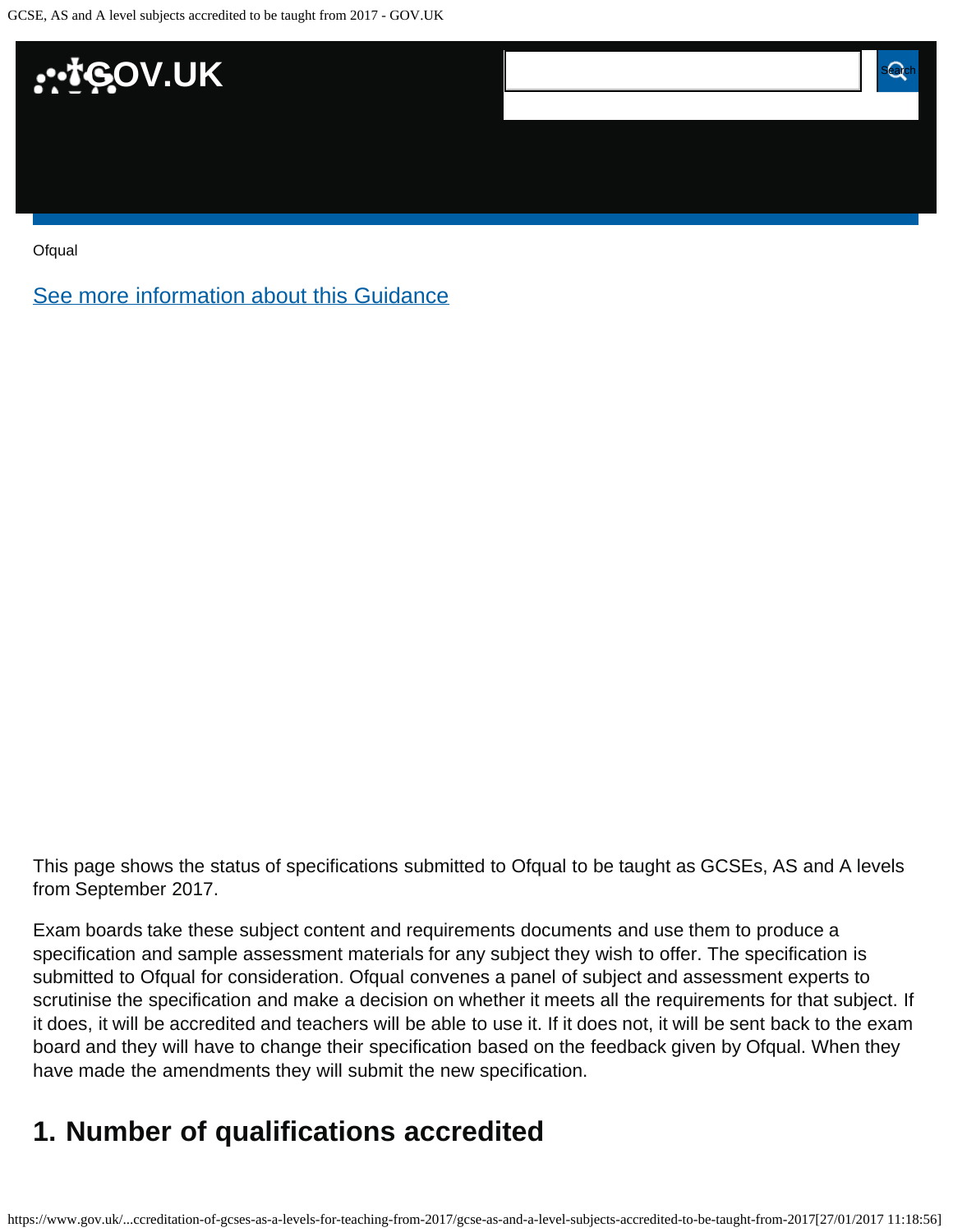14 of 26 GCSE subjects have at least 1 specification accredited. 12 of 26 subjects have all specifications accredited.

14 of 20 AS and A level subjects have at least 1 specification accredited. 9 of 20 subjects have all specifications accredited.

### <span id="page-1-0"></span>**2. Number of specifications accredited**

#### **2.1 For teaching from 2017**

25 of 44 GCSE specifications have been accredited.

35 of 73 AS and A level specifications have been accredited.

#### **2.2 For teaching from 2016**

In 2016 we [accredited 147 GCSE, AS and A level specifications.](https://www.gov.uk/government/publications/accreditation-of-gcses-as-a-levels-for-teaching-from-2016)

#### **2.3 For teaching from 2015**

In 2015 we [accredited 122 GCSE, AS and A level specifications.](https://www.gov.uk/government/publications/new-gcses-as-and-a-levels-accredited-to-be-taught-from-2015)

## <span id="page-1-1"></span>**3. The accreditation process**

We have produced a [diagram of the accreditation process.](https://www.gov.uk/government/publications/your-qualification-our-regulation-gcse-as-and-a-level-reforms#attachment_1634078)

## <span id="page-1-2"></span>**4. Key information**

| <b>Entry</b>             | <b>Meaning</b>                                                                                                                                |
|--------------------------|-----------------------------------------------------------------------------------------------------------------------------------------------|
|                          | Specification accredited                                                                                                                      |
|                          | Exam board is not submitting a specification for this subject                                                                                 |
| 'submission due'         | The date the exam board is aiming to submit for accreditation                                                                                 |
| 'awaiting<br>submission' | We are awaiting a submission from the exam board but they have not indicated when we will receive it or the date they<br>indicated has passed |
| 'submission<br>received' | We have received a specification from the exam board and it is awaiting an accreditation decision                                             |

# <span id="page-1-3"></span>**5. GCSEs**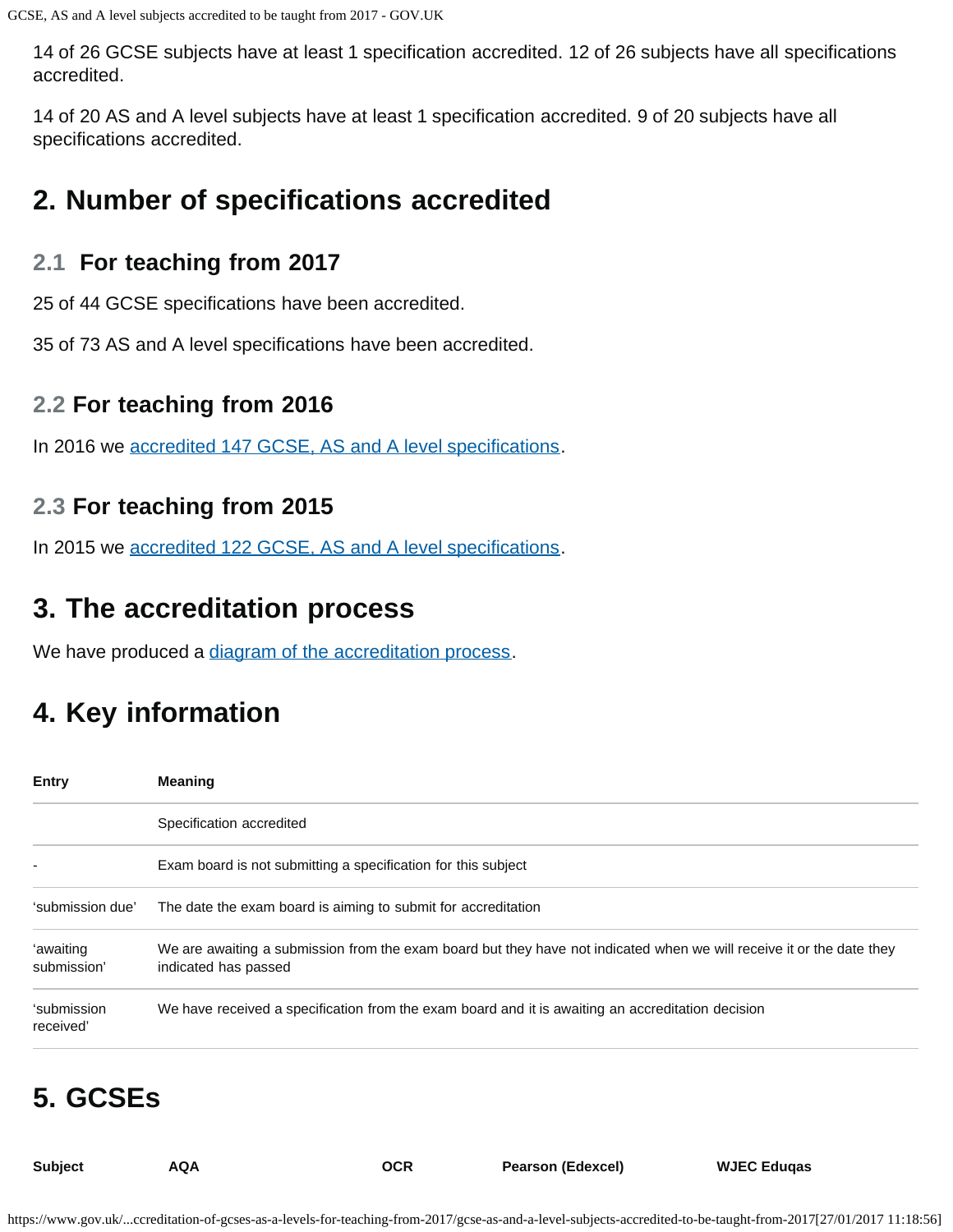| <b>GCSE</b> ancient<br>history        | $\overline{\phantom{a}}$                    |                            |                                             |                                            |
|---------------------------------------|---------------------------------------------|----------------------------|---------------------------------------------|--------------------------------------------|
| <b>GCSE Arabic</b>                    |                                             |                            | 2nd submission due 31 January -<br>2017     |                                            |
| GCSE astronomy                        | $\overline{\phantom{a}}$                    |                            |                                             |                                            |
| <b>GCSE Bengali</b>                   | Awaiting 3rd submission                     | ٠                          | $\overline{\phantom{a}}$                    | $\overline{\phantom{a}}$                   |
| <b>GCSE</b> business                  |                                             |                            |                                             |                                            |
| <b>GCSE Chinese</b>                   | 2nd submission received 20<br>December 2016 |                            | 2nd submission received 20<br>December 2016 | $\overline{a}$                             |
| <b>GCSE</b> classical<br>civilisation |                                             |                            |                                             |                                            |
| GCSE design &<br>technology           |                                             |                            |                                             | 4th submission due 30<br>January 2017      |
| GCSE economics                        |                                             |                            | ÷,                                          | $\blacksquare$                             |
| <b>GCSE</b> electronics               |                                             |                            |                                             |                                            |
| GCSE engineering                      |                                             |                            |                                             |                                            |
| <b>GCSE</b> film studies              |                                             |                            |                                             |                                            |
| GCSE geology                          | $\overline{\phantom{a}}$                    | $\overline{\phantom{a}}$   | ٠                                           |                                            |
| <b>GCSE Italian</b>                   |                                             |                            |                                             |                                            |
| <b>GCSE Japanese</b>                  | $\overline{\phantom{a}}$                    |                            | 2nd submission due 31 January -<br>2017     |                                            |
| GCSE media<br>studies                 | 2nd submission received 19<br>December 2016 | Awaiting 3rd<br>submission |                                             | 3rd submission received 23<br>January 2017 |
| GCSE modern<br>Greek                  | $\overline{\phantom{a}}$                    | $\blacksquare$             | 2nd submission due 31 January -<br>2017     |                                            |
| GCSE modern<br>Hebrew                 | Awaiting 3rd submission                     |                            |                                             |                                            |
| GCSE PE (short<br>course)             |                                             |                            |                                             |                                            |
| <b>GCSE Polish</b>                    | Awaiting 3rd submission                     |                            | $\overline{\phantom{a}}$                    | $\overline{\phantom{a}}$                   |
| GCSE psychology                       |                                             | Awaiting 6th<br>submission |                                             |                                            |
| <b>GCSE Punjabi</b>                   | 2nd submission received 22<br>December 2016 |                            |                                             |                                            |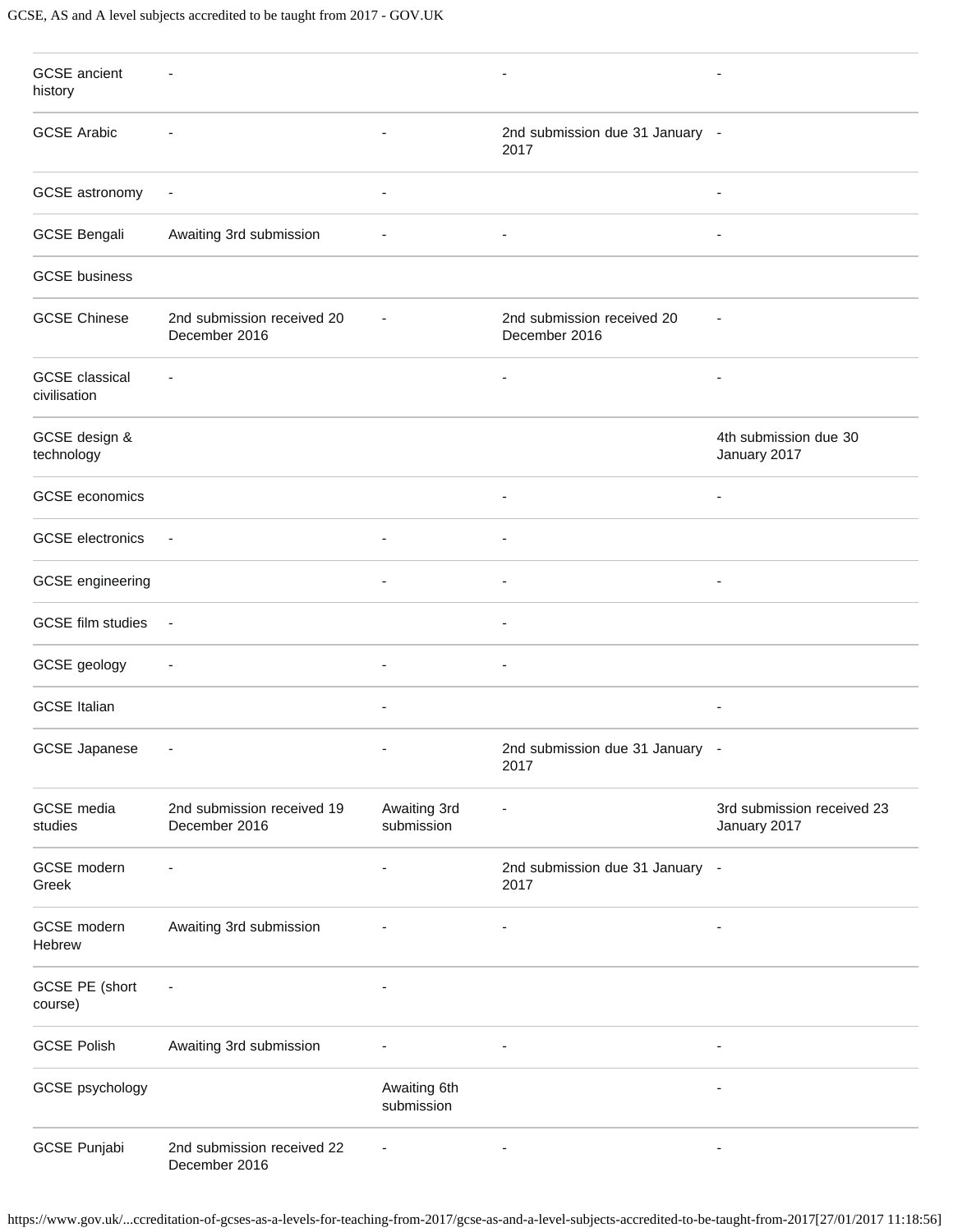| <b>GCSE Russian</b>    | ۰                                          |   | 2nd submission due 31 January -<br>2017         |
|------------------------|--------------------------------------------|---|-------------------------------------------------|
| GCSE sociology         |                                            |   | -                                               |
| <b>GCSE</b> statistics | 3rd submission received 23<br>January 2017 | - | 3rd submission received 25<br>۰<br>January 2017 |
| <b>GCSE Urdu</b>       | Awaiting 3rd submission                    |   | 2nd submission due 31 January -<br>2017         |

## <span id="page-3-0"></span>**6. AS and A levels**

| <b>Subject</b>                         | <b>AQA</b>                                                                                                                   | <b>OCR</b>                                 | <b>Pearson (Edexcel)</b>   | <b>WJEC Eduqas</b>                     |
|----------------------------------------|------------------------------------------------------------------------------------------------------------------------------|--------------------------------------------|----------------------------|----------------------------------------|
| Accounting: A<br>level                 |                                                                                                                              |                                            | $\blacksquare$             | $\blacksquare$                         |
| Accounting: AS<br>level                |                                                                                                                              |                                            |                            |                                        |
| Ancient history: A -<br>level          |                                                                                                                              |                                            | $\blacksquare$             | ä,                                     |
| Ancient history:<br>AS level           |                                                                                                                              |                                            |                            | ٠                                      |
| Chinese: A level                       | $\overline{\phantom{a}}$                                                                                                     |                                            |                            |                                        |
| Chinese: AS level -                    |                                                                                                                              |                                            | Awaiting 3rd<br>submission |                                        |
| Classical<br>civilisation: A<br>level  |                                                                                                                              |                                            |                            |                                        |
| Classical<br>civilisation: AS<br>level |                                                                                                                              |                                            |                            | $\overline{\phantom{0}}$               |
| Design &<br>technology: A<br>level     | Fashion & Textiles: 3rd submission<br>received 16 January 2017<br>Product Design: 3rd submission<br>received 16 January 2017 | 3rd submission received 19<br>January 2017 |                            | 4th submission due 9<br>February 2017  |
| Design &<br>technology: AS<br>level    | Fashion & Textiles: 3rd submission<br>received 16 January 2017                                                               |                                            |                            | 4th submission due 16<br>February 2017 |
|                                        | Product Design: 3rd submission<br>received 16 January 2017                                                                   |                                            |                            |                                        |
| Electronics: A<br>level                |                                                                                                                              | $\blacksquare$                             | $\blacksquare$             |                                        |

https://www.gov.uk/...ccreditation-of-gcses-as-a-levels-for-teaching-from-2017/gcse-as-and-a-level-subjects-accredited-to-be-taught-from-2017[27/01/2017 11:18:56]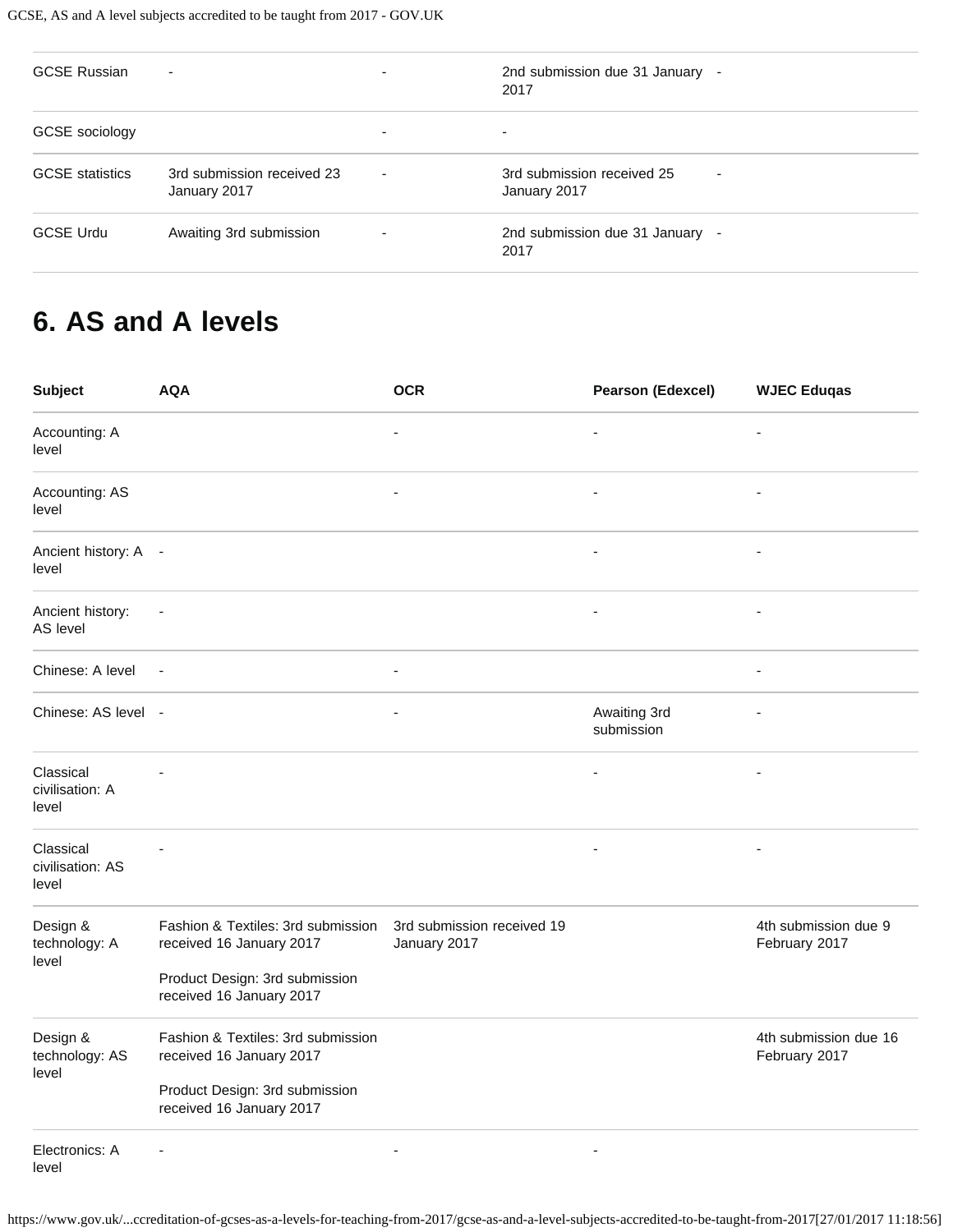| Electronics: AS<br>level           |                                              |                                                    |                                         |                                               |
|------------------------------------|----------------------------------------------|----------------------------------------------------|-----------------------------------------|-----------------------------------------------|
| Environmental<br>science: A level  |                                              | $\overline{a}$                                     | $\overline{\phantom{a}}$                | $\overline{\phantom{a}}$                      |
| Environmental<br>science: AS level |                                              | $\overline{a}$                                     | $\overline{\phantom{a}}$                |                                               |
| Film studies: A<br>level           |                                              | 4th submission due 30<br>January 2017              |                                         | 4th submission<br>received 16 January<br>2017 |
| Film studies: AS<br>level          | $\overline{\phantom{a}}$                     |                                                    | $\overline{\phantom{a}}$                |                                               |
| Further maths: A<br>level          | Awaiting 2nd submission                      | Spec A: 2nd submission due<br>6 February 2017      | 2nd submission due 26<br>January 2017   | $\sim$                                        |
|                                    |                                              | Spec MEI B: 2nd submission<br>due 10 February 2017 |                                         |                                               |
| Further maths:<br>AS level         | Awaiting 2nd submission                      | Spec A: 2nd submission due<br>6 February 2017      | 2nd submission due 26 -<br>January 2017 |                                               |
|                                    |                                              | Spec MEI B: 2nd submission<br>due 10 February 2017 |                                         |                                               |
| Geology: A level                   | $\overline{\phantom{a}}$                     |                                                    | $\overline{\phantom{a}}$                |                                               |
| Geology: AS level -                |                                              |                                                    | $\overline{\phantom{a}}$                |                                               |
| History of art: A<br>level         | $\overline{\phantom{a}}$                     | $\overline{\phantom{a}}$                           | 1st submission due 8<br>March 2017      |                                               |
| Italian: A level                   |                                              |                                                    | 3rd submission due 26<br>January 2017   |                                               |
| Italian: AS level                  | $\overline{\phantom{a}}$                     | $\overline{a}$                                     |                                         | ÷,                                            |
| Law: A level                       |                                              |                                                    |                                         |                                               |
| Law: AS level                      |                                              |                                                    |                                         |                                               |
| Maths: A level                     | 3rd submission due 2 February                | Spec A:                                            | 3rd submission                          |                                               |
|                                    | 2017                                         | Spec MEI B:                                        | received 18 January<br>2017             |                                               |
| Maths: AS level                    | 3rd submission due 2 February<br>2017        | Spec A:                                            | 3rd submission<br>received 18 January   |                                               |
|                                    |                                              | Spec MEI B:                                        | 2017                                    |                                               |
| Media studies: A<br>level          | 2nd submission received 19<br>December 2016  | Awaiting 3rd submission                            |                                         | Awaiting 3rd<br>submission                    |
|                                    | Media studies: AS 2nd submission received 19 | Awaiting 3rd submission                            |                                         | Awaiting 3rd                                  |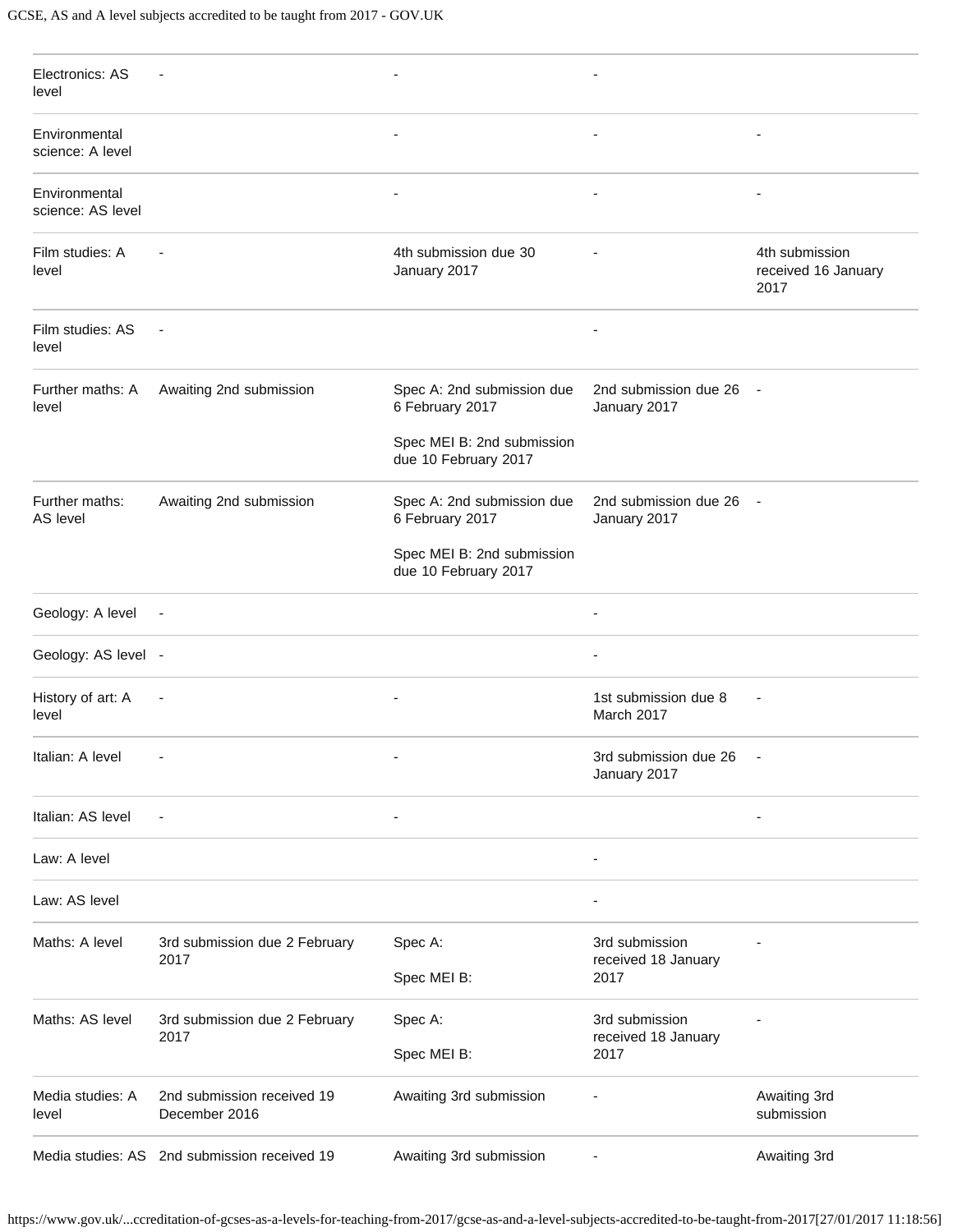#### GCSE, AS and A level subjects accredited to be taught from 2017 - GOV.UK

| level                           | December 2016           |                          |                                               | submission               |
|---------------------------------|-------------------------|--------------------------|-----------------------------------------------|--------------------------|
| Music technology: -<br>A level  |                         | $\overline{\phantom{a}}$ |                                               | ÷,                       |
| Music technology: -<br>AS level |                         | $\overline{\phantom{a}}$ |                                               | ÷,                       |
| Philosophy: A<br>level          |                         | ٠                        | $\overline{\phantom{m}}$                      | $\overline{\phantom{a}}$ |
| Philosophy: AS<br>level         |                         | $\overline{\phantom{a}}$ | $\overline{\phantom{a}}$                      | $\overline{\phantom{a}}$ |
| Politics: A level               | Awaiting 3rd submission |                          | 3rd submission due 26<br>January 2017         | $\blacksquare$           |
| Politics: AS level              | Awaiting 3rd submission | $\blacksquare$           | 3rd submission due 26<br>January 2017         | $\sim$                   |
| Russian: A level                | $\blacksquare$          | $\overline{\phantom{a}}$ | 2nd submission<br>received 16 January<br>2017 |                          |
| Russian: AS level -             |                         | $\blacksquare$           | 2nd submission<br>received 16 January<br>2017 |                          |
| Statistics: A level -           |                         | $\overline{\phantom{a}}$ | 1st submission due 11<br>April 2017           | $\overline{\phantom{a}}$ |
| <b>Statistics: AS</b><br>level  | ÷,                      | $\overline{\phantom{a}}$ | 1st submission due 11<br>April 2017           | $\overline{\phantom{a}}$ |

Is there anything wrong with this page?

#### **Services and information**

**[Benefits](https://www.gov.uk/browse/benefits)** 

[Births, deaths, marriages and care](https://www.gov.uk/browse/births-deaths-marriages)

[Business and self-employed](https://www.gov.uk/browse/business)

[Childcare and parenting](https://www.gov.uk/browse/childcare-parenting)

[Citizenship and living in the UK](https://www.gov.uk/browse/citizenship)

[Crime, justice and the law](https://www.gov.uk/browse/justice)

[Disabled people](https://www.gov.uk/browse/disabilities)

https://www.gov.uk/...ccreditation-of-gcses-as-a-levels-for-teaching-from-2017/gcse-as-and-a-level-subjects-accredited-to-be-taught-from-2017[27/01/2017 11:18:56]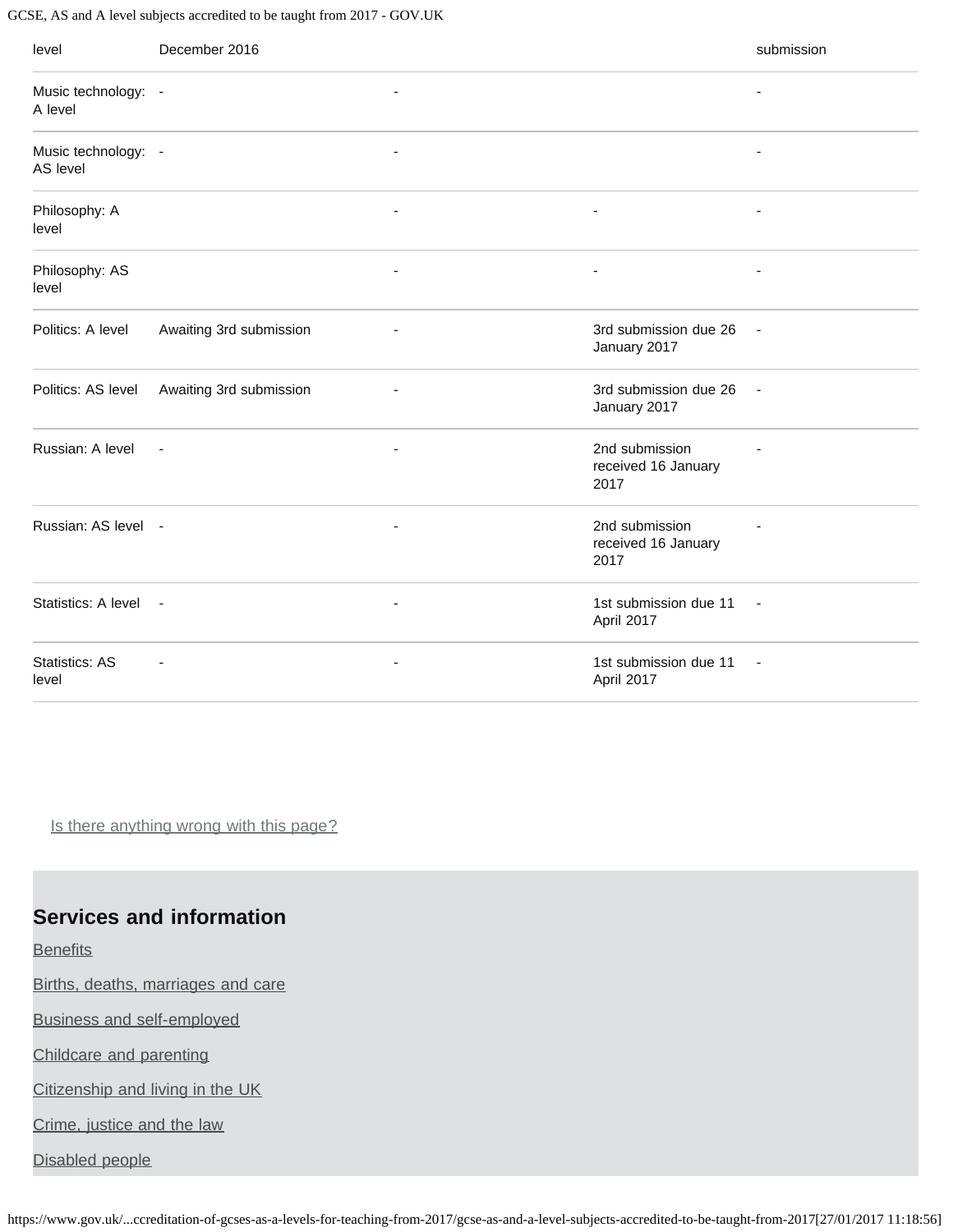[Driving and transport](https://www.gov.uk/browse/driving)

[Education and learning](https://www.gov.uk/browse/education)

[Employing people](https://www.gov.uk/browse/employing-people)

[Environment and countryside](https://www.gov.uk/browse/environment-countryside)

[Housing and local services](https://www.gov.uk/browse/housing-local-services)

[Money and tax](https://www.gov.uk/browse/tax)

[Passports, travel and living abroad](https://www.gov.uk/browse/abroad)

[Visas and immigration](https://www.gov.uk/browse/visas-immigration)

[Working, jobs and pensions](https://www.gov.uk/browse/working)

#### **Departments and policy**

[How government works](https://www.gov.uk/government/how-government-works)

**[Departments](https://www.gov.uk/government/organisations)** 

**[Worldwide](https://www.gov.uk/government/world)** 

**[Policies](https://www.gov.uk/government/policies)** 

**[Publications](https://www.gov.uk/government/publications)** 

**[Announcements](https://www.gov.uk/government/announcements)** 

[Help](https://www.gov.uk/help) [Cookies](https://www.gov.uk/help/cookies) [Contact](https://www.gov.uk/contact) [Terms and conditions](https://www.gov.uk/help/terms-conditions) [Rhestr o Wasanaethau Cymraeg](https://www.gov.uk/cymraeg) Built by the [Government Digital Service](https://www.gov.uk/government/organisations/government-digital-service)

### **OGL**

All content is available under the [Open Government Licence v3.0,](https://www.nationalarchives.gov.uk/doc/open-government-licence/version/3/) except where otherwise stated



[© Crown copyright](http://www.nationalarchives.gov.uk/information-management/re-using-public-sector-information/copyright-and-re-use/crown-copyright/)